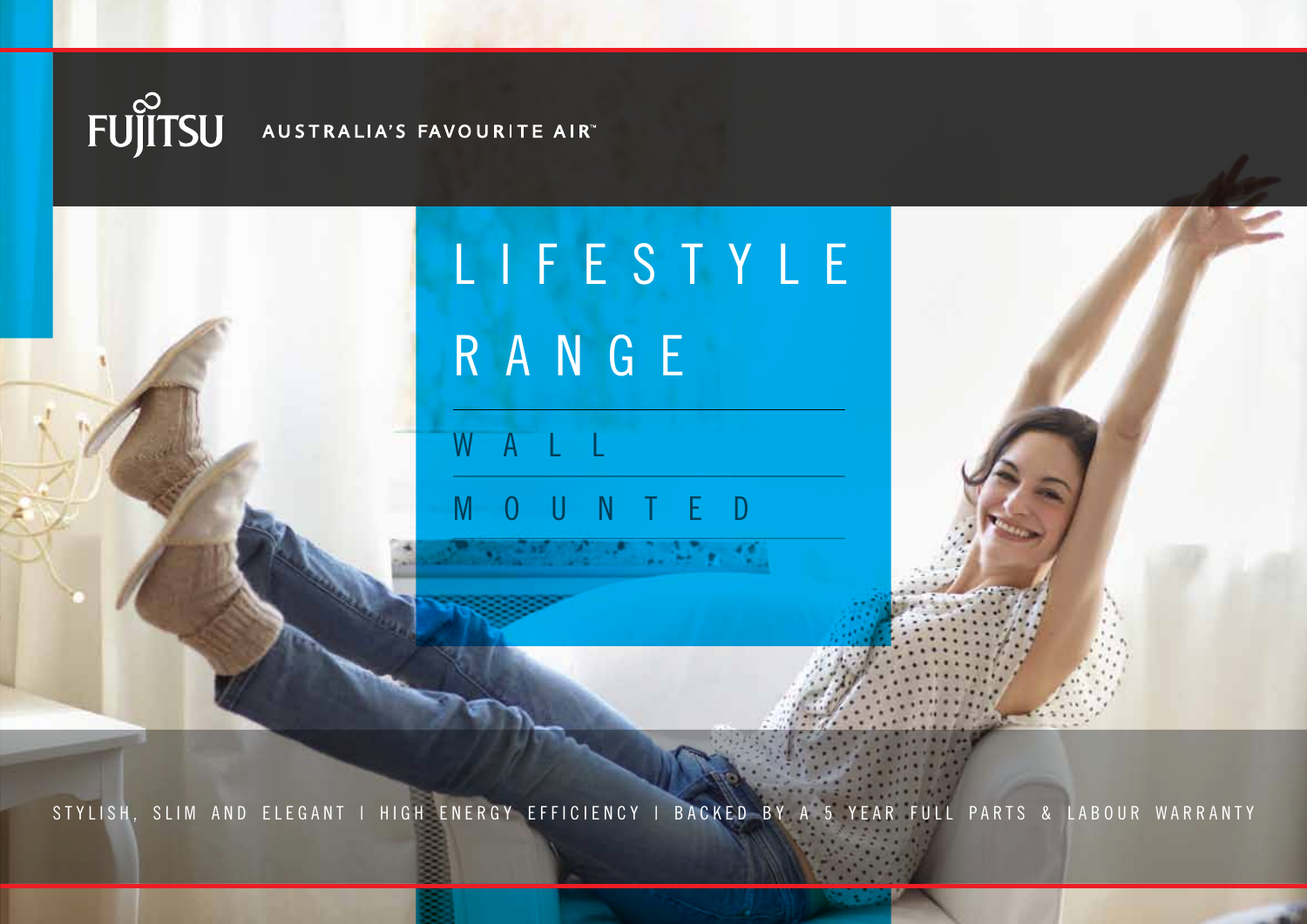## LIFESTYLE RANGE

### WALL MOUNTED



### C O M F O R T &

#### STYLISH, COMPACT DESIGN

All of Fujitsu's new KM & CM series have a stylish, standardised design across the range, so all of your air conditioners can have a consistent look and feel throughout your home.

### EASE OF USE

All of the KM & CM range comes with a simple and easy to use controller, giving you control of your climate, right at your fingertips. With features such as low noise mode, economy operation, and program timers, you can tailor your comfort needs at the touch of a button.

### PEACE OF MIND

Fujitsu believes in the quality and reliability of every air conditioner they sell. This is why we're happy to provide a full 5 year parts and labour warranty across the domestic range.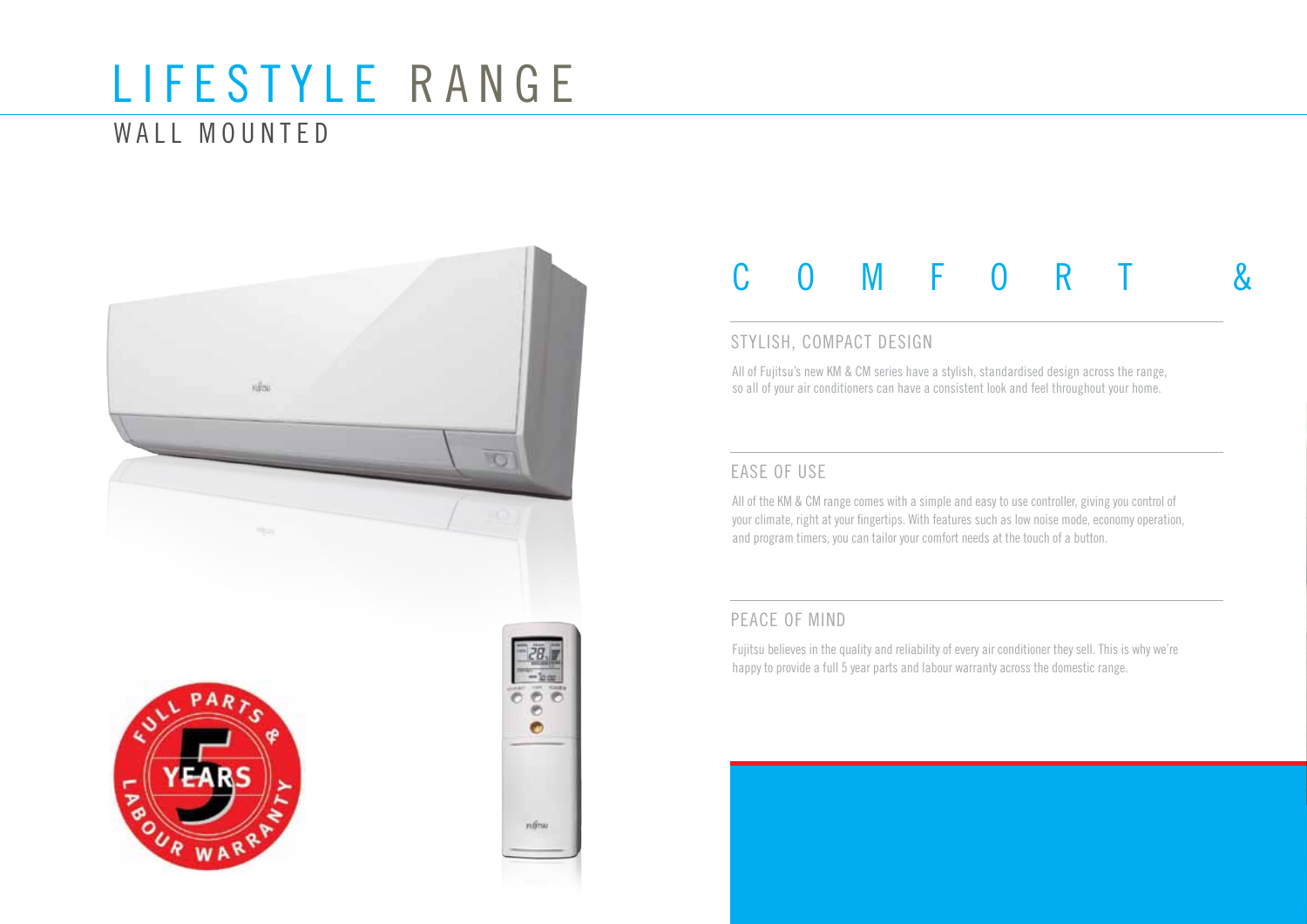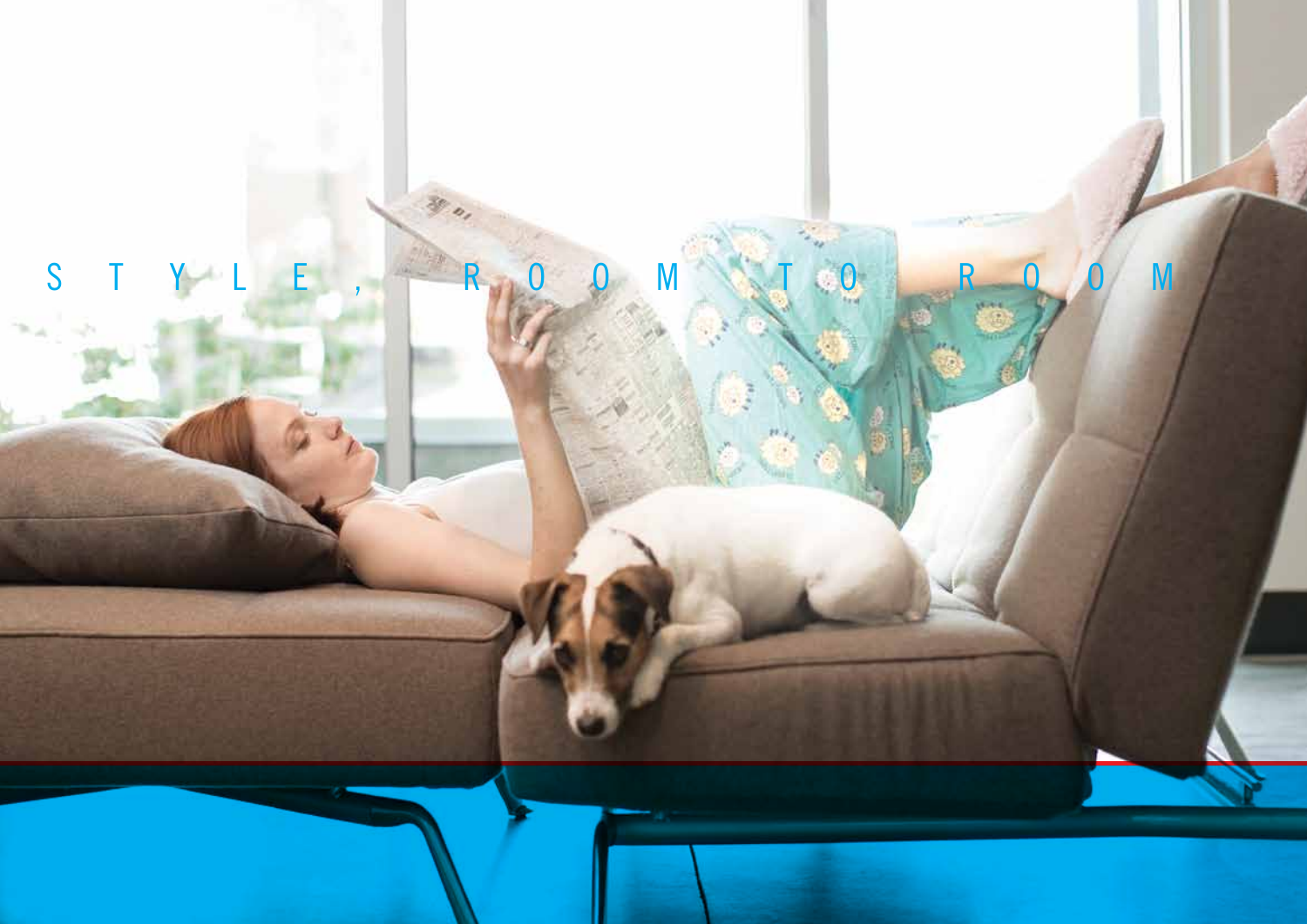## LIFESTYLE RANGE

### WALL MOUNTED







## H I G H E N

### ENERGY EFFICIENCY

The KM & CM series are the most energy efficient air conditioners Fujitsu have designed. With built-in features such as high efficiency DC componentry, Power Diffusers, and High Density Multi-path Heat Exchangers, these air conditioners use less power than ever before.

With some models reaching a 5 star energy rating, year round comfort can be more affordable for you and your family.

### HUMAN SENSOR CONTROL

All models in the KM and CM series contain the human sensor control, an intelligent feature which detects movement of people to deliver optimum efficiency and temperature control. When in operation, if the sensor detects no movement in a room after 20 minutes, the air conditioner will be switched to an energy saving operation, modifying the temperate to minimise energy consumption.

When movement is detected within the room, the air conditioner reverts to its previous setting.

### HUMAN SENSOR DETECTION RANGE

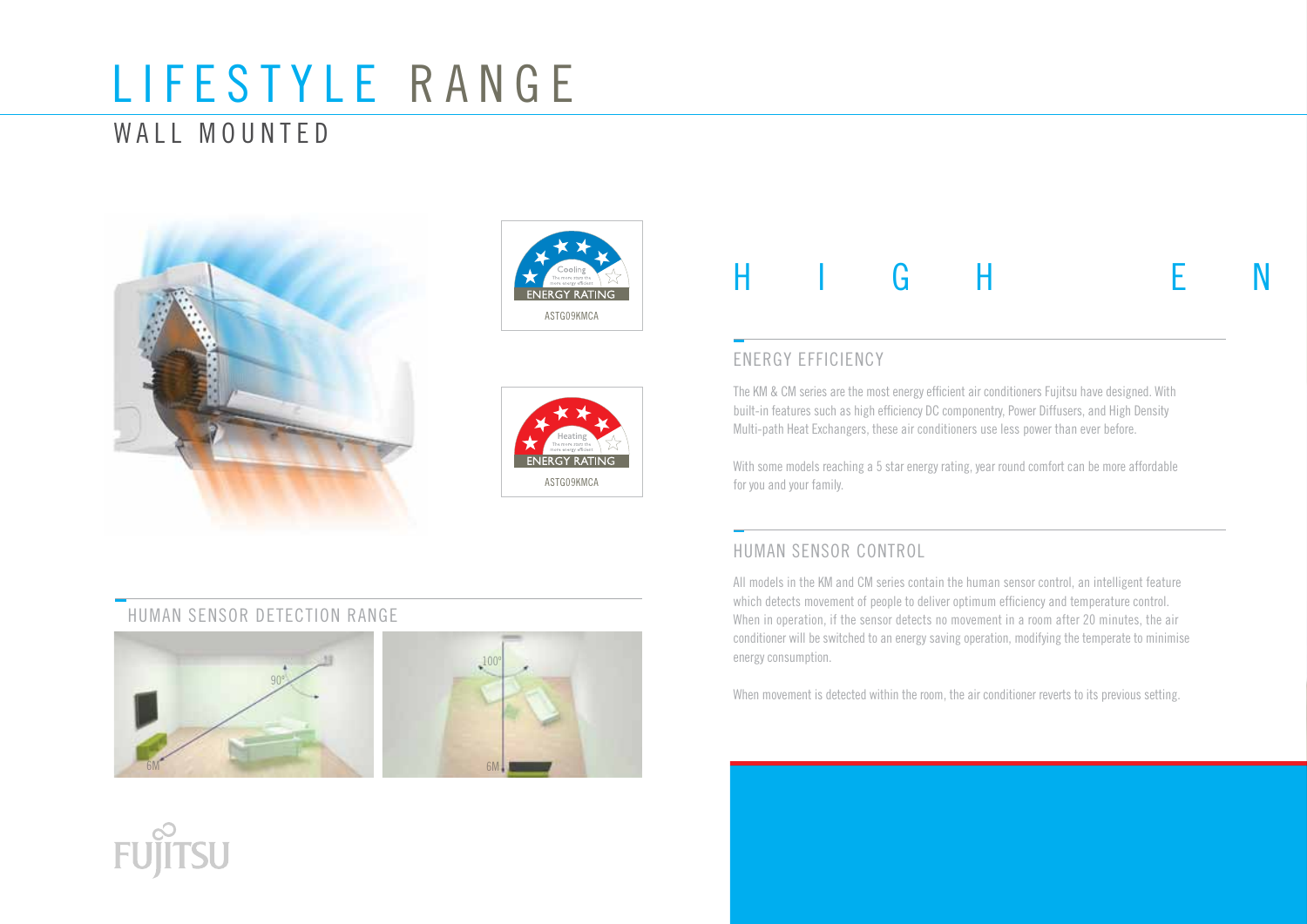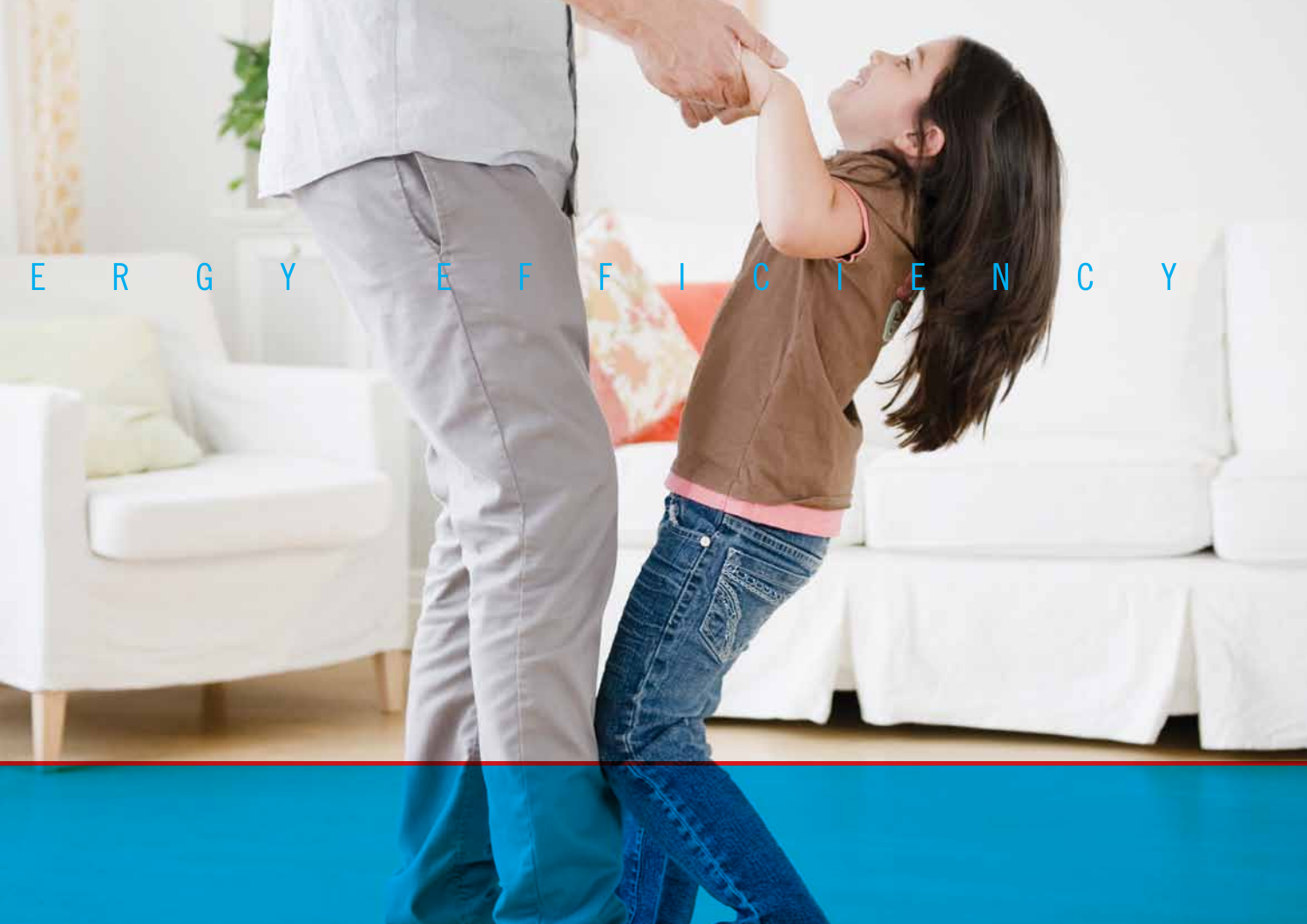# LIFESTYLE RANGE

| <b>Contract Contract</b>           |               |                  |                  |               |
|------------------------------------|---------------|------------------|------------------|---------------|
| FEATURES                           | ASTG09/12KMCA | ASTG18/22/24KMCA | ASTG07/09/12CMCA | ASTG18/24CMCA |
| i-PAM control models               |               |                  |                  |               |
| Demand Control                     |               |                  |                  |               |
| Human sensor                       |               |                  |                  |               |
| Up/Down swing louvers              |               |                  |                  |               |
| Double auto swing louvers          |               |                  |                  |               |
| Automatic air flow adjustment      |               |                  |                  |               |
| Auto restart                       |               |                  |                  |               |
| Auto-changeover                    |               |                  |                  |               |
| 10°C HEAT operation                |               |                  |                  |               |
| Economy mode                       |               |                  |                  |               |
| Powerful mode                      |               |                  |                  |               |
| Low noise mode                     |               |                  |                  |               |
| Sleep timer                        |               |                  |                  |               |
| Program timer                      |               |                  |                  |               |
| Weekly timer                       |               |                  |                  |               |
| Filter sign                        |               |                  |                  |               |
| Long-life ion deodorization filter |               |                  |                  |               |
| Apple-catechin filter              |               |                  |                  |               |
| Washable panel                     |               |                  |                  |               |
|                                    |               |                  |                  |               |



Wired Remote Controller (High grade)

Wired Remote Controller Outdoor Sound Pressure dbA 47 49 47 49 52 46 47 49 47 52

Simple Remote Controller

Max Height Difference m 15 15 20 20 20 15 15 15 20 20

### **SPECIFICATIONS & FEATURES**

Products in this brochure contain R32 refrigerant. Please refer to specifications before installation A servicing this product. ARE BASED ON AS/NZS3823.2.

Only persons and/or companies qualified and experienced in the installation, service and repair of refrigerant products should be permitted to do so.

remgerant products should be permitted to do so.<br>The purchaser must ensure that the person and/or company who is to install, service or repair this air conditioner has qualifications and experience in refrigerant products.

suitable access for warranty and service is required.<br>Future improvement, specifications, designs of product and availability are subject to change without notice. Please check with your dealer. without notice. Please check with your dealer.Future improvement, specifications, designs of product and availability are subject to change

#### ALL CAPACITY AND ENERGY EFFICIENCY RATINGS AND RESERVE THE SOUND POWER  $\sim$ ARE BASED ON AS/NZS3823.2.  $\mathcal{A}$  . And  $\mathcal{A}$  200  $\mathcal{A}$  200  $\mathcal{A}$  200  $\mathcal{A}$  200  $\mathcal{A}$  311 1941 200 258 311 194194 200 255 311 1941

| . .<br><b>COOLING</b> | 27°C DB/19°C WB<br>Indoor temperature<br>35°C DB<br>Outdoor temperature        |
|-----------------------|--------------------------------------------------------------------------------|
| HEATING               | $20^{\circ}$ CDB<br>Indoor temperature<br>7°C DB/6°C WB<br>Outdoor temperature |

Running current is at rated conditions (AS3823) and does not include compressor start-up or variations in power supply and load conditions.  $M_{\rm e}$  ,  $M_{\rm e}$  (20)  $20$  (20)  $20$  (20) 30 (20) 30 (20) 30 (20) 30 (20) 30 (20) 30 (20) 30 (20) 30 (20) 30 (20) 30 (20) 30 (20) 30 (20) 30 (20) 30 (20) 30 (20) 30 (20) 30 (20) 30 (20) 30 (20) 30 (20) 30 (20) 30 (20)

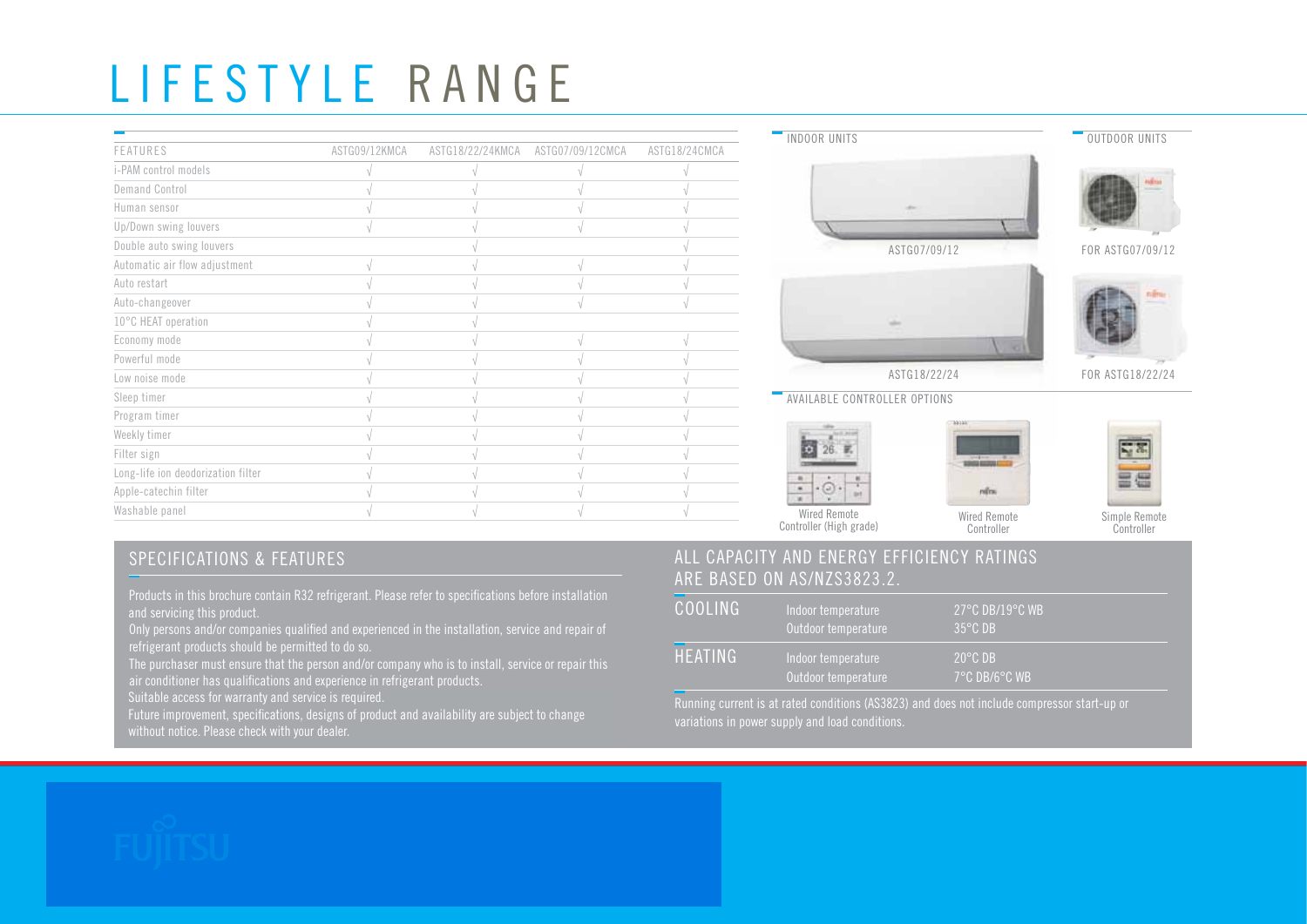| Model No.                             | Indoor unit                             |                    | ASTG09KMCA        | ASTG12KMCA          | ASTG18KMCA          | ASTG22KMCA          | ASTG24KMCA          | ASTG07CMCA        | ASTG09CMCA               | ASTG12CMCA        | ASTG18CMCA               | ASTG24CMCA          |
|---------------------------------------|-----------------------------------------|--------------------|-------------------|---------------------|---------------------|---------------------|---------------------|-------------------|--------------------------|-------------------|--------------------------|---------------------|
|                                       |                                         | Outdoor unit       |                   | AOTG12KMCA          | AOTG18KMCA          | AOTG22KMCA          | AOTG24KMCA          | AOTG07CMCA        | AOTG09CMCA               | AOTG12CMCA        | AOTG18CMCA               | AOTG24CMCA          |
| Operation Type                        |                                         | Reverse Cycle      | Reverse Cycle     | Reverse Cycle       | Reverse Cycle       | Reverse Cycle       | Cooling Only        | Cooling Only      | Cooling Only             | Cooling Only      | Cooling Only             |                     |
| Power Source                          | V/Ph/HZ                                 |                    | 240/1/50          | 240/1/50            | 240 / 1 / 50        | 240/1/50            | 240/1/50            | 240/1/50          | 240/1/50                 | 240/1/50          | 240/1/50                 | 240/1/50            |
| Capacity                              | Cooling                                 | kW                 | $2.5(0.9-3.6)$    | $3.5(0.9-4.10)$     | $5.0(1.00-6.50)$    | $6.0(1.10-7.50)$    | $7.10(1.10-8.30)$   | $2.1(0.9-3.5)$    | $2.5(0.9-3.6)$           | $3.5(0.9-4.1)$    | $5.0(1.0-6.5)$           | $7.1(1.1-8.3)$      |
|                                       | Heating                                 | kW                 | $3.2(0.9-5.30)$   | $3.7(0.9-5.6)$      | $6.00(1.05-8.30)$   | $7.20(1.10-9.70)$   | $8.00(1.10-10.60)$  | $\sim$            | $\sim$                   | $\sim$            | $\sim$                   |                     |
| Input Power                           | Cooling                                 | kW                 | $0.51(0.25-1.14)$ | $0.86(0.25-1.38)$   | $1.22(0.21 - 2.20)$ | $1.59(0.21 - 2.85)$ | $2.01(0.21 - 2.90)$ | $0.42(0.25-1.04)$ | $0.51(0.25-1.14)$        | $0.86(0.25-1.38)$ | $1.22(0.21 - 2.20)$      | $2.01(0.21 - 2.90)$ |
|                                       | Heating                                 | kW                 | $0.65(0.25-1.60)$ | $0.81(0.25 - 1.70)$ | $1.42(0.20-3.10)$   | $1.77(0.20-3.40)$   | $2.12(0.20-3.68)$   | $\sim$            | $\sim$                   | $\sim$            | $\sim$                   |                     |
| EER                                   | Cooling                                 | kW/kW              | 4.9               | 4.07                | 4.1                 | 3.77                | 3.53                | 5.00              | 4.9                      | 4.07              | 4.1                      | 3.53                |
| COP                                   | Heating                                 | kW/kW              | 4.92              | 4.57                | 4.23                | 4.07                | 3.77                | $\sim$            | $\sim$                   | $\sim$            | $\sim$                   | $\sim$              |
| Star Rating                           | Cooling                                 |                    |                   | 3.5                 | 3.5                 | $3 -$               | 2.5                 | 5.5               | 5                        | 3.5               | 3.5                      | 2.5                 |
|                                       | Heating                                 |                    | 5                 | 4.5                 | 3.5                 | 3.5                 | 3                   | $\sim$            | $\sim$                   | $\sim$            | $\sim$                   | $\sim$              |
| <b>Running Current</b>                | Cooling / Heating                       | Amps               | 2.7/3.3           | 4.2/4.0             | 5.2/6.0             | 6.7/7.5             | 8.5/9.0             | 2.2               | 2.7                      | 4.2               | 5.2                      | 8.5                 |
| L/ Hr<br>Moisture Removal             |                                         | 1.3                | 1.8               | 2.6                 | 2.7                 | 2.7                 | $\mathbf{1}$        | 1.3               | 1.8                      | 2.7               | 2.7                      |                     |
| Noise Level                           | Indoor Sound Pressure<br>(High / Quiet) | dBA                | 40/21             | 42/21               | 46/29               | 48/32               | 49/32               | 38/21             | 40/21                    | 42/21             | 46/29                    | 49/32               |
|                                       | Outdoor Sound Pressure                  | dBA                | 47                | 49                  | 47                  | 49                  | 52                  | 44                | 47                       | 49                | 47                       | 52                  |
|                                       | Outdoor Sound Power                     | dBA                | 64                | 67                  | 65                  | 70                  | 70                  | 60                | 64                       | 67                | 65                       | 70                  |
| Air Circulation (Indoor - High Fan)   |                                         | I/sec              | 194               | 200                 | 258                 | 278                 | 311                 | 172               | 194                      | 200               | 258                      | 311                 |
| Net Dimensions<br>HxWxD               | Indoor Unit                             | mm                 | 268 x 840 x 203   | 268 x 840 x 203     | 295 x 940 x 270     | 295 x 940 x 270     | 295 x 940 x 270     | 268 x 840 x 203   | 268 x 840 x 203          | 268 x 840 x 203   | 295 x 940 x 270          | 295 x 940 x 270     |
|                                       |                                         | kgs                | 8.5               | 8.5                 | 14                  | 14                  | 14                  | 8.5               | 8.5                      | 8.5               | 14                       | 14                  |
|                                       | Outdoor Unit                            | mm                 | 540 x 790 x 290   | 540 x 790 x 290     | 620 x 790 x 290     | 620 x 790 x 290     | 620 x 790 x 290     | 540 x 790 x 290   | 540 x 790 x 290          | 540 x 790 x 290   | 620 x 790 x 290          | 620 x 790 x 290     |
|                                       |                                         | kgs                | 34                | 34                  | 40                  | 40                  | 40                  | 33                | 33                       | 33                | 39                       | 39                  |
| Piping Connections (Liquid / Suction) |                                         | mm                 | 6.35/9.52         | 6.35/9.52           | 6.35/12.7           | 6.35/12.7           | 6.35/12.7           | 6.35/9.52         | 6.35/9.52                | 6.35/9.52         | 6.35/12.7                | 6.35/12.7           |
| Max. Pipe Length (Precharged Length)  |                                         | $\, \mathsf{m} \,$ | 20(20)            | 20(20)              | 30(20)              | 30(20)              | 30(20)              | 20(20)            | 20(20)                   | 20(20)            | 30(20)                   | 30(20)              |
| Max Height Difference                 |                                         | $\,$ m $\,$        | 15                | 15                  | 20                  | 20                  | 20                  | 15                | 15                       | 15                | 20                       | 20                  |
| <b>Operation Range</b>                | Cooling                                 | $^{\circ}$ CDB     | 10 to 46          | 10 to 46            | $-10$ to $46$       | $-10$ to $46$       | $-10$ to $46$       | 10 to 46          | 10 to 46                 | 10 to 46          | $-10$ to $46$            | $-10$ to $46$       |
|                                       | Heating                                 | $^{\circ}$ CDB     | $-15$ to 24       | $-15$ to 24         | $-15$ to 24         | $-15$ to 24         | $-15$ to 24         | $\sim$            | $\overline{\phantom{a}}$ | $\sim$            | $\overline{\phantom{a}}$ |                     |
| Refrigerant                           |                                         | <b>R32</b>         | R32               | <b>R32</b>          | R32                 | <b>R32</b>          | R32                 | <b>R32</b>        | R32                      | <b>R32</b>        | <b>R32</b>               |                     |